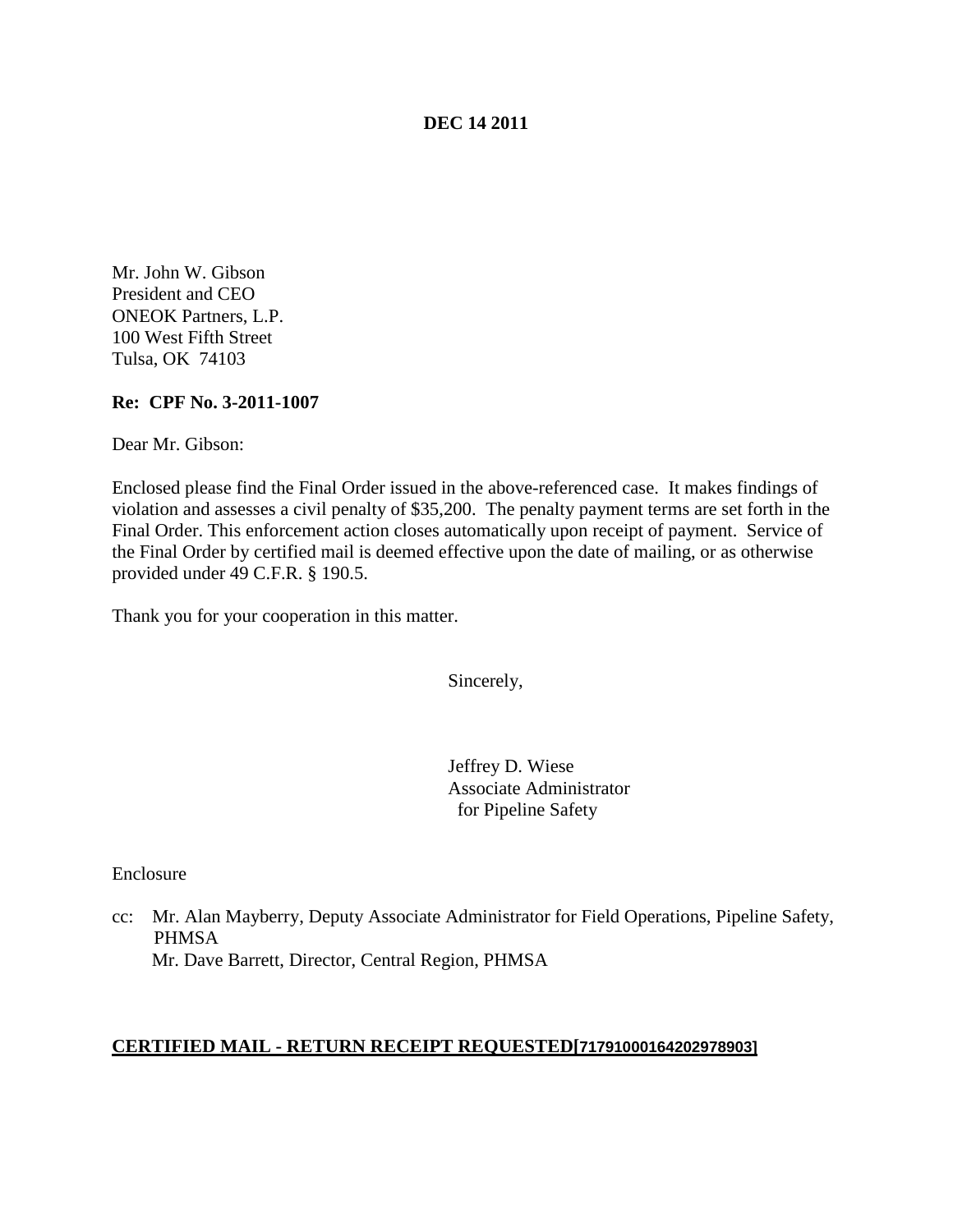## **U.S. DEPARTMENT OF TRANSPORTATION PIPELINE AND HAZARDOUS MATERIALS SAFETY ADMINISTRATION OFFICE OF PIPELINE SAFETY WASHINGTON, D.C. 20590**

| In the Matter of             |  |
|------------------------------|--|
| <b>ONEOK Partners, L.P.,</b> |  |
| Respondent.                  |  |

**\_\_\_\_\_\_\_\_\_\_\_\_\_\_\_\_\_\_\_\_\_\_\_\_\_\_\_\_\_\_\_\_\_\_\_\_**

**ONEOK Partners, L.P., ) CPF No. 3-2011-1007**

## **FINAL ORDER**

Between April 26-30, 2010, pursuant to 49 U.S.C. § 60117, a representative of the Pipeline and Hazardous Materials Safety Administration (PHMSA), Office of Pipeline Safety (OPS), conducted an inspection of the facilities and records of the Guardian Pipeline in Channahon, Illinois. The 143-mile transmission pipeline is owned by ONEOK Partners, L.P., and operated by ONEOK Partners GP LLC (collectively, ONEOK or Respondent). The Guardian line transports natural gas from Joliet, Illinois, to Ixonia, Wisconsin. [1](#page-1-0)

As a result of the inspection, the Director, Central Region, OPS (Director), issued to Respondent, by letter dated April 25, 2011, a Notice of Probable Violation and Proposed Civil Penalty (Notice). In accordance with 49 C.F.R. § 190.207, the Notice proposed finding that ONEOK had violated 49 C.F.R. § 192.709(c) and assessing a civil penalty of \$35,200 for the alleged violations.

ONEOK responded to the Notice by letter dated May 23, 2011 (Response). The company contested one of the items and offered additional information in support of its request to reduce the civil penalty. Respondent did not request a hearing and therefore has waived its right to one.

# **FINDINGS OF VIOLATION**

In its Response, ONEOK did not contest the allegation in the Notice that it violated 49 C.F.R. § 192.709(c), as follows:

**Item 1:** The Notice alleged that Respondent violated 49 C.F.R. § 192.709(c), which states:

<span id="page-1-0"></span><sup>&</sup>lt;sup>1</sup> <http://www.gpl.oneokpartners.com/> (last visited September 6, 2011).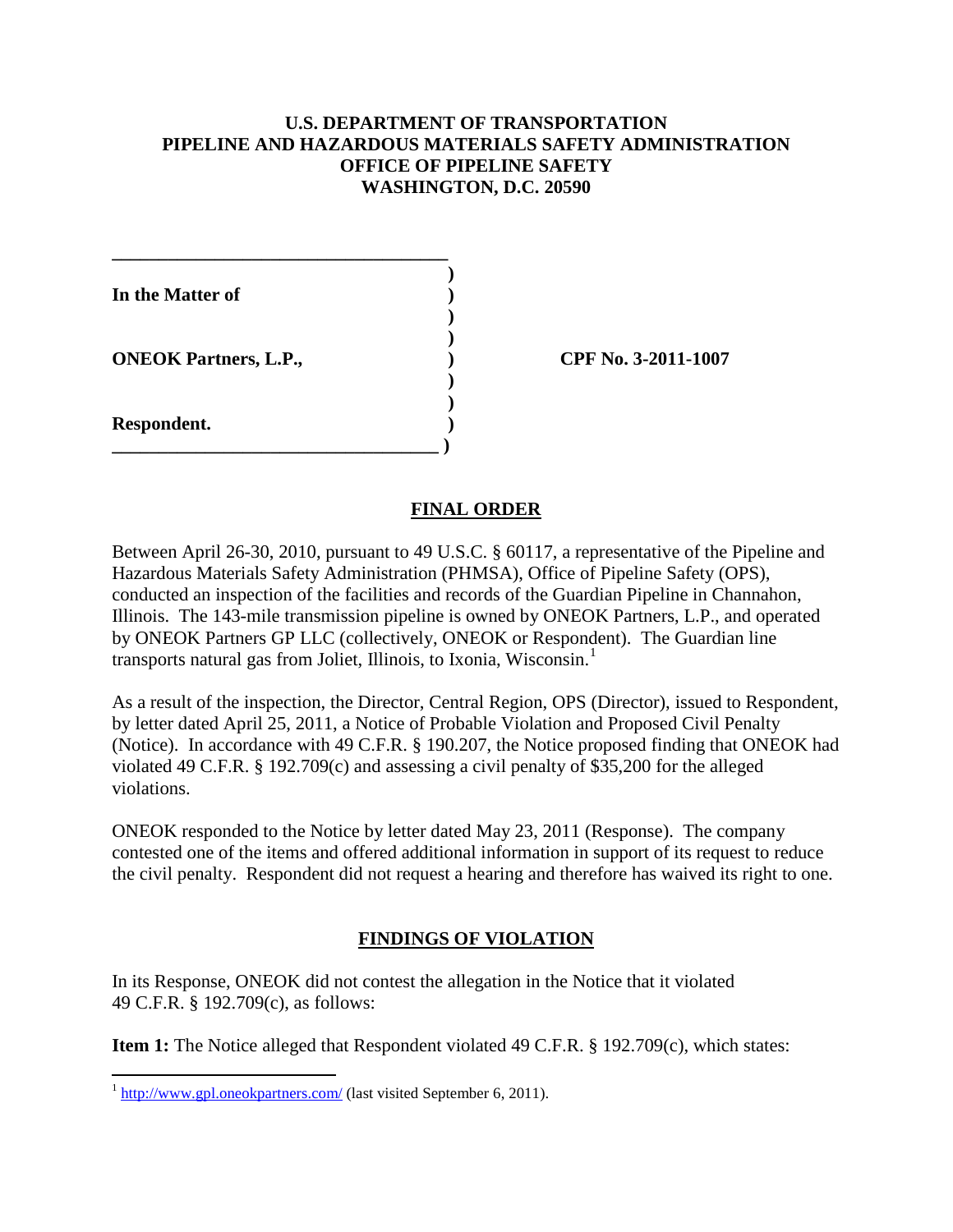### **§ 192.709 Transmission lines: Record keeping.**

Each operator shall maintain the following records for transmission lines for the periods specified:

 $(a)$ ...

(c) A record of each patrol, survey, inspection, and test required by subparts L and M of this part must be retained for at least 5 years or until the next patrol, survey, inspection, or test is completed, whichever is longer.

The Notice alleged that Respondent violated 49 C.F.R. § 192.709(c) by failing to produce annual inspection records for the inspection and testing of the domestic odorizer at the Channahon, Illinois compressor station for calendar years 2007, 2008, and 2009. Pursuant to §192.625 (f), a requirement of subpart L, operators are required to conduct periodic sampling of combustible gases to assure the proper concentration of odorant. ONEOK's procedure, entitled "Odorization of Gas," requires that odorizers be tested once a year and 49 C.F.R. § 192.709(c) requires that records of these tests be retained for five years or until the next test occurred. However, during the OPS inspection, Respondent could not produce test records for the D7i odorizer for calendar years 2007, 2008, and 2009.

In its Response, ONEOK acknowledged that it could not produce these records during the inspection, but contended that the odorizer was inspected and tested after the inspection and provided these records in its Response. Based upon a review of all of the evidence, I find that Respondent violated 49 C.F.R. § 192.709(c) by failing to maintain a record for five years for each test required by Subparts L and M.

**Item 2:** The Notice alleged that Respondent violated 49 C.F.R. § 192.709(c), as quoted above, by failing to produce inspection records for the annual testing of the discharge pressure transmitter located at the Channahon, Illinois compressor station. Pursuant to § 192.731(c), a requirement of subpart M, an operator is required to inspect and test each remote control shutdown device at intervals not exceeding 15 months, but at least once each calendar year, to determine that it functions properly. During the OPS inspection, ONEOK could not produce the required records for calendar years 2007, 2008, and 2009. ONEOK's operating procedure, "OKSops3.030.301 - Remote Control Shutdown Devices, Inspection, Maintenance, and Calibration," requires annual testing and calibration of station shutdown instrumentation and devices.

In its Response, ONEOK stated that it had indeed produced records for the required tests for calendar years 2008 and 2009. The company acknowledged that it could not locate the records for 2007, but stated that it believed the test had been completed.

I have reviewed the records submitted by ONEOK as part of its Response. Both records indicate that the tests were scheduled to start on June 5, 2008, and June 5, 2009, respectively; however, there is no detail in the record documenting the actual test or calibration. The purpose of retaining these records is to demonstrate that the tests did in fact occur. However, these records do not confirm the condition of the discharge pressure transmitter before or after the test.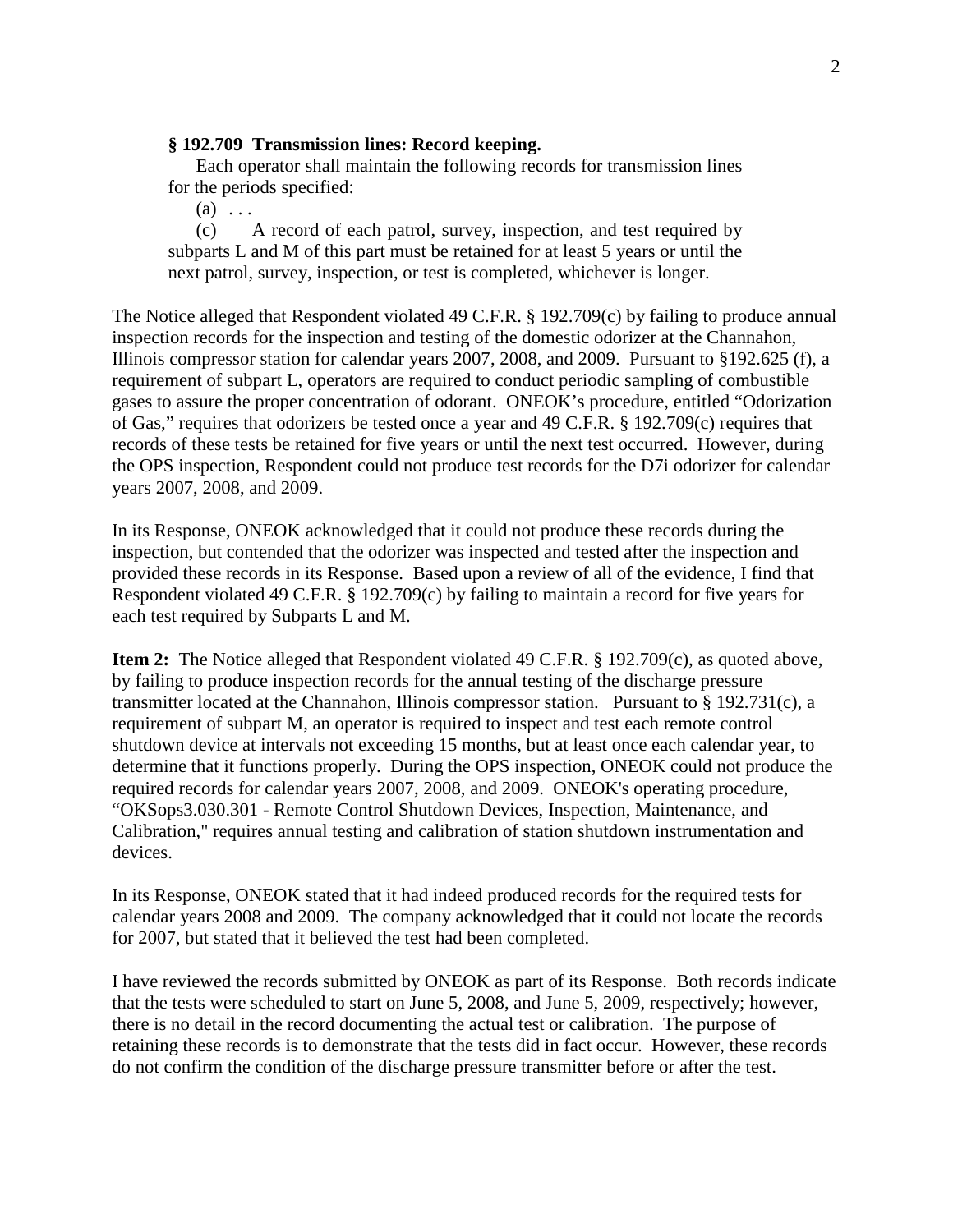The 2009 record lists the transmitter as "OK," while the 2008 record is completely blank in terms of comments or a description of the condition of the device. Because these records cannot establish that the test was indeed conducted and that the device was determined to be in working order, I cannot withdraw this violation. In addition, as ONEOK has acknowledged, it could not produce the 2007 records either during the inspection or in its Response. Accordingly, based upon a review of all of the evidence, I find that Respondent violated 49 C.F.R. § 192.709(c) by failing to maintain a record for five years for each test required by Subparts L and M.

These findings of violation will be considered prior offenses in any subsequent enforcement action taken against Respondent.

#### **ASSESSMENT OF PENALTY**

Under 49 U.S.C. § 60122, Respondent is subject to an administrative civil penalty not to exceed \$100,000 per violation for each day of the violation, up to a maximum of \$1,000,000 for any related series of violations. In determining the amount of a civil penalty under 49 U.S.C. § 60122 and 49 C.F.R. § 190.225, I must consider the following criteria: the nature, circumstances, and gravity of the violation, including adverse impact on the environment; the degree of Respondent's culpability; the history of Respondent's prior offenses; the Respondent's ability to pay the penalty and any effect that the penalty may have on its ability to continue doing business; and the good faith of Respondent in attempting to comply with the pipeline safety regulations. In addition, I may consider the economic benefit gained from the violation without any reduction because of subsequent damages, and such other matters as justice may require. The Notice proposed a total civil penalty of \$35,200 for the violations in Items 1 and 2.

**Item 1:** The Notice proposed a civil penalty of \$17,600 for violation of 49 C.F.R. § 192.709(c), for Respondent's failure to retain records of odorization tests for calendar years 2007, 2008, and 2009. As noted above, I found that the company was unable to produce records for the inspection and testing of the domestic odorizer at the Channahon compressor station for those years. The proposed civil penalty is based on the assessment factors listed in 49 C.F.R. § 190.225. I would note that the proposed civil penalty is lower than many other penalties on account of the fact that it was a records violation, as opposed to a more substantive violation. The evidence shows that ONEOK was cognizant of the requirement to maintain records for tests required under Subpart L and M but failed to do so. Respondent has not presented any valid basis for a reduction in the penalty amount. Accordingly, having reviewed the civil penalty assessment factors and the evidence presented in this case, I assess Respondent a civil penalty of \$17,600 for violation of 49 C.F.R. § 192.709(c).

**Item 2:** The Notice proposed a civil penalty of \$17,600 for violation of 49 C.F.R. § 192.709(c), for Respondent's failure to retain records of the 2007, 2008, and 2009 testing of the discharge pressure transmitter at the Channahon compressor station. As noted above, I found that Respondent had inadequate or nonexistent records for those years. ONEOK requested a penalty reduction based on the fact that it was able to produce some form of records for 2008 and 2009. However, these records were so minimal that it was impossible to tell whether any testing was actually performed.